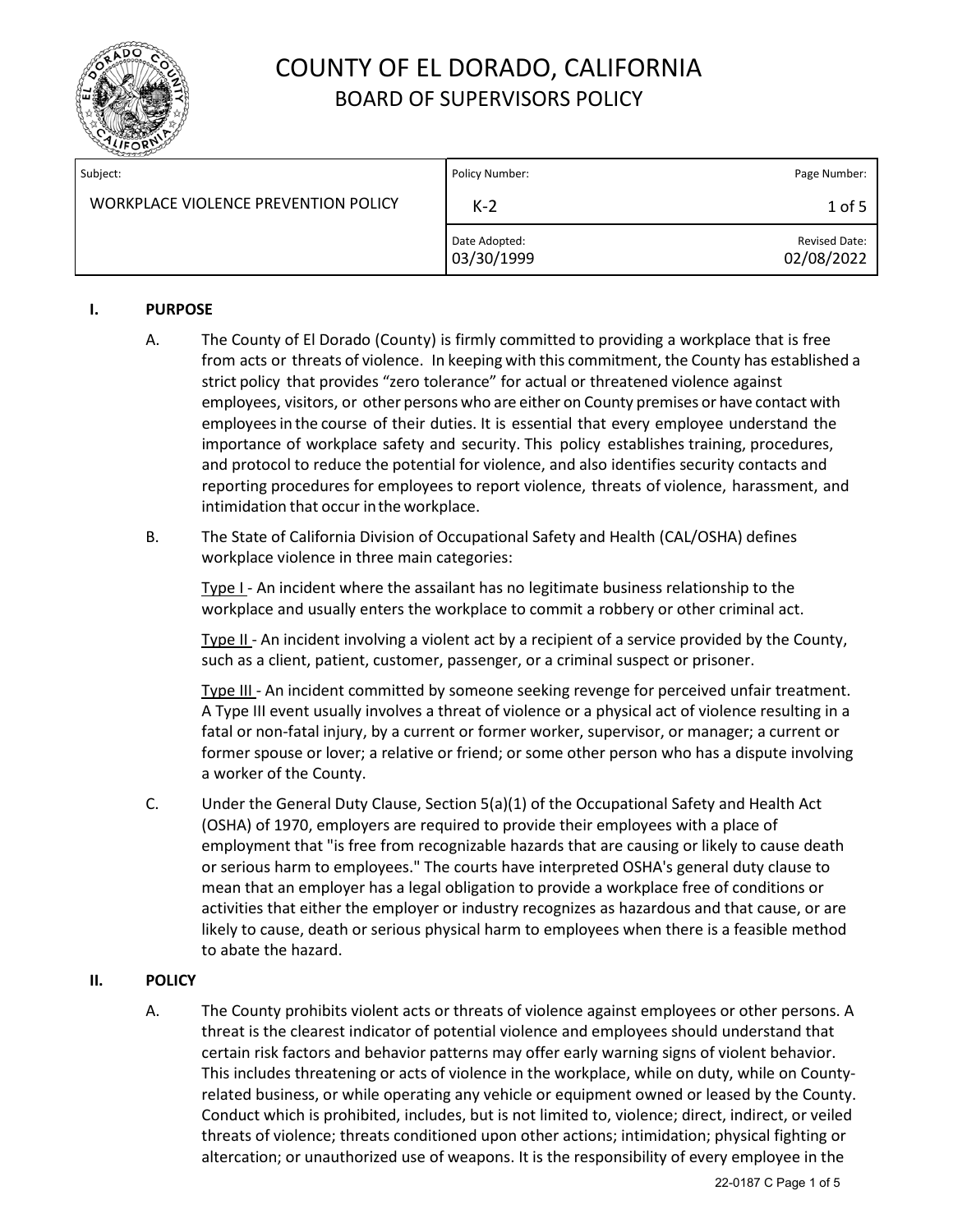

| Subject:                             | Policy Number:              | Page Number:                       |
|--------------------------------------|-----------------------------|------------------------------------|
| WORKPLACE VIOLENCE PREVENTION POLICY | $K-2$                       | 2 of 5                             |
|                                      | Date Adopted:<br>03/30/1999 | <b>Revised Date:</b><br>02/08/2022 |

workplace to assist in the prevention of violence. Every verbal or physical threat of violence must be treated seriously.

Employees must immediately report all threats or acts of violence which occur while acting in the scope of County employment on or off County premises, or during any activity which relates to the legitimate business interests of the County, to a supervisor, department manager, and/or department head, in addition to Human Resources, Risk Management Division. Employees must make these reports regardless of any relationship, which may exist between the individual who initiated the threat or engaged in the violent act, and the individual who was the victim of the conduct. These reportable threats or acts of violence may be actually experienced or witnessed, or they may be acts that the employee becomes aware of otherwise. In cases of emergency, employees must immediately contact local law enforcement (i.e., 911 for local or county phones).

This policy applies to all employees and volunteers of the County, including contract employees, supervisory employees, department heads, managers, elected officials, and all non-supervisory staff. No employee will be disciplined, retaliated against, or discharged for reporting any legitimate threats or acts of violence. Intentionally false and/or misleading reports are unacceptable. Employees found to have made such intentionally false or misleading reports will be subject to disciplinary action up to and including termination.

Employees who obtain a restraining order listing their workplace, person, or County property as a protected area must provide a copy of the temporary restraining order, or the permanent restraining order to their supervisor, department manager and/or department head, and Human Resources, Risk Management Division. The County has an obligation to provide a safe workplace and can only meet this obligation if it receives information concerning individuals who have been ordered to maintain a distance from its facilities and/or employees.

Every department head will assess the potential for violence and take measures to maintain workplace safety. Supervisors and managers will monitor the workplace and immediately assess any violent or threatening behavior even if the person or persons engaged in the conduct are not their subordinates, or they have not received a complaint.

Compliance with this Workplace Violence Prevention Policy is a condition of employment. This policy is a zero-tolerance policy. Due to the importance of this policy, employees who violate any of its terms, who engage in or contribute to violent behavior, who do not report all acts or threats of violence, or who threaten others with violence will be subject to disciplinary action, up to and including termination. The County may also take legal action where appropriate.

#### B. Training

 Workplace Violence training will be assigned and required for each new County employee to complete. Upon attending the New Employee Orientation, provided through Human Resources, the new employee will receive a training in Workplace Violence. Additionally, all employees will be set up with an account from a training vendor and able to access a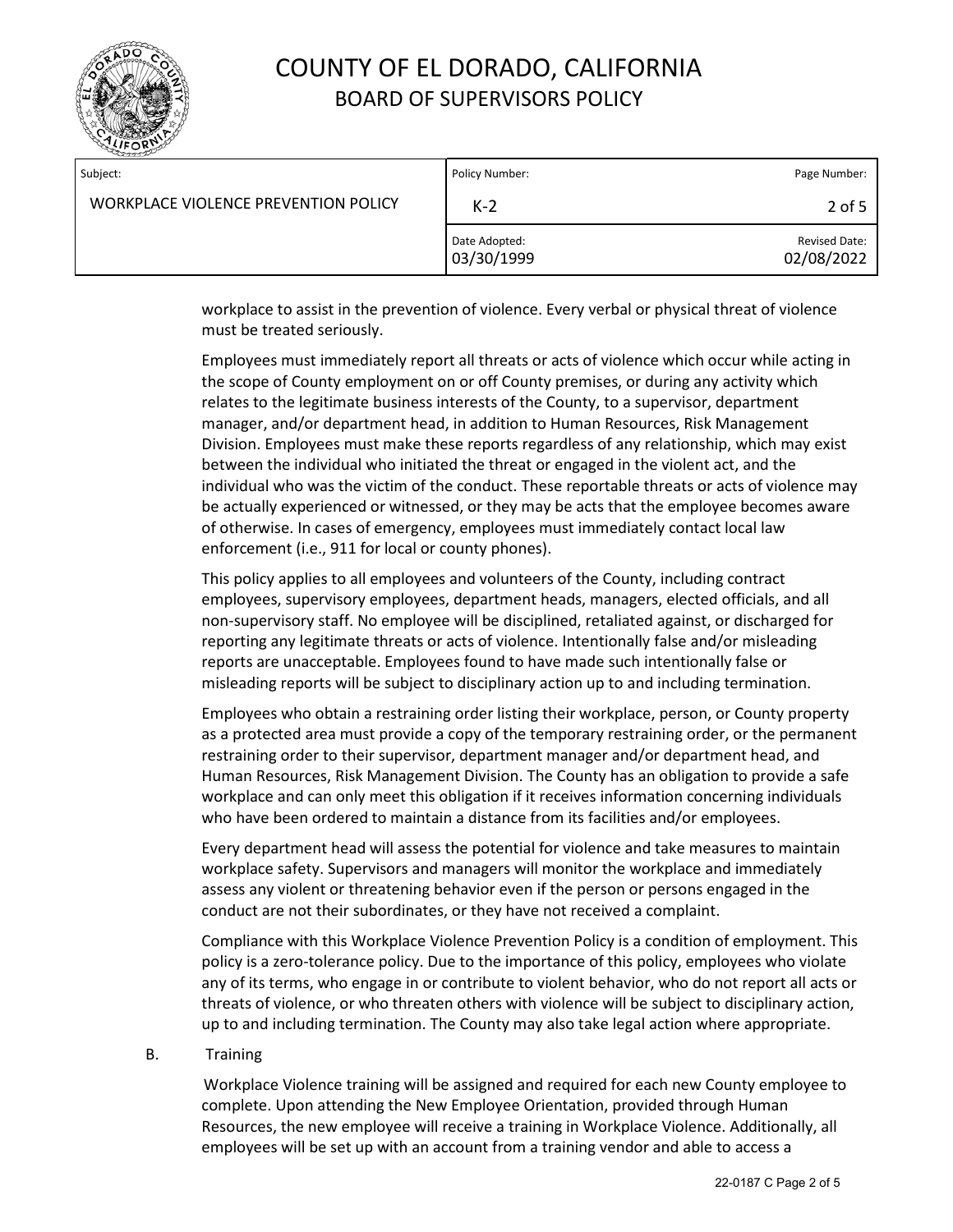

| Subject:                             | Policy Number:              | Page Number:                       |
|--------------------------------------|-----------------------------|------------------------------------|
| WORKPLACE VIOLENCE PREVENTION POLICY | $K-2$                       | 3 of 5                             |
|                                      | Date Adopted:<br>03/30/1999 | <b>Revised Date:</b><br>02/08/2022 |

computer-based training module in Workplace Violence. This training will be available to all County employees at any time and can be assigned through either the department training coordinator or the department safety coordinator, depending on the department's procedures. Department heads are responsible for providing their staff with information about workplace violence threats and violence management techniques on a periodic basis.

The Sheriff's Department Office of Emergency Services provides hands-on and classroom violence prevention training to County employees. This training is available upon request.

C. Definitions

Harassment: Behavior that is not welcome, and that is offensive, demoralizing, and/or interferes with work effectiveness.

Intimidation: Instilling fear in a person by a show of force or a threat of force.

Physical Fighting: The act of aggression or initial force in physically contending with another person with the intent to overpower and/or to cause harm.

Risk Factors: The behavioral warning signs (acts, behaviors, and situations) that may increase the probability of workplace violence. Examples of Risk Factors include: individuals exhibiting unusual fascination with the illegal use of firearms/weapons, and/or incidents of workplace violence; individuals that exhibit changes in behavior suggestive of drug and/or alcohol addiction; severe depression; significant decrease in productivity; poor or strained relationships with co-workers; significant personality changes, etc.

Threat: An expression of a direct (intent to take action) or indirect (what could happen or that something could happen) intention to inflict pain, injury, damage or punishment upon another person or property.

Threat Assessment Team (TAT): Group consisting of personnel from Human Resources (Director of Human Resources and Risk Management Division staff members); County Counsel; Sheriff; and Mental Health. The TAT investigates all Violence in the Workplace incidents and provides response and/or recommendations to departments.

Violence: Aggressive acts or initiation of physical force or intimidation exerted for the purpose of violating, injuring, damaging or abusing persons, or property.

Weapons: An instrument, article, or substance, which in the possession of an employee or visitor or under the circumstances of which it is used and or is threatened to be used, can cause physical injury or death.

Workplace: Any place County business is conducted, including County buildings and property, County vehicles, private vehicles while used on County business, other assigned work locations, and off-site training.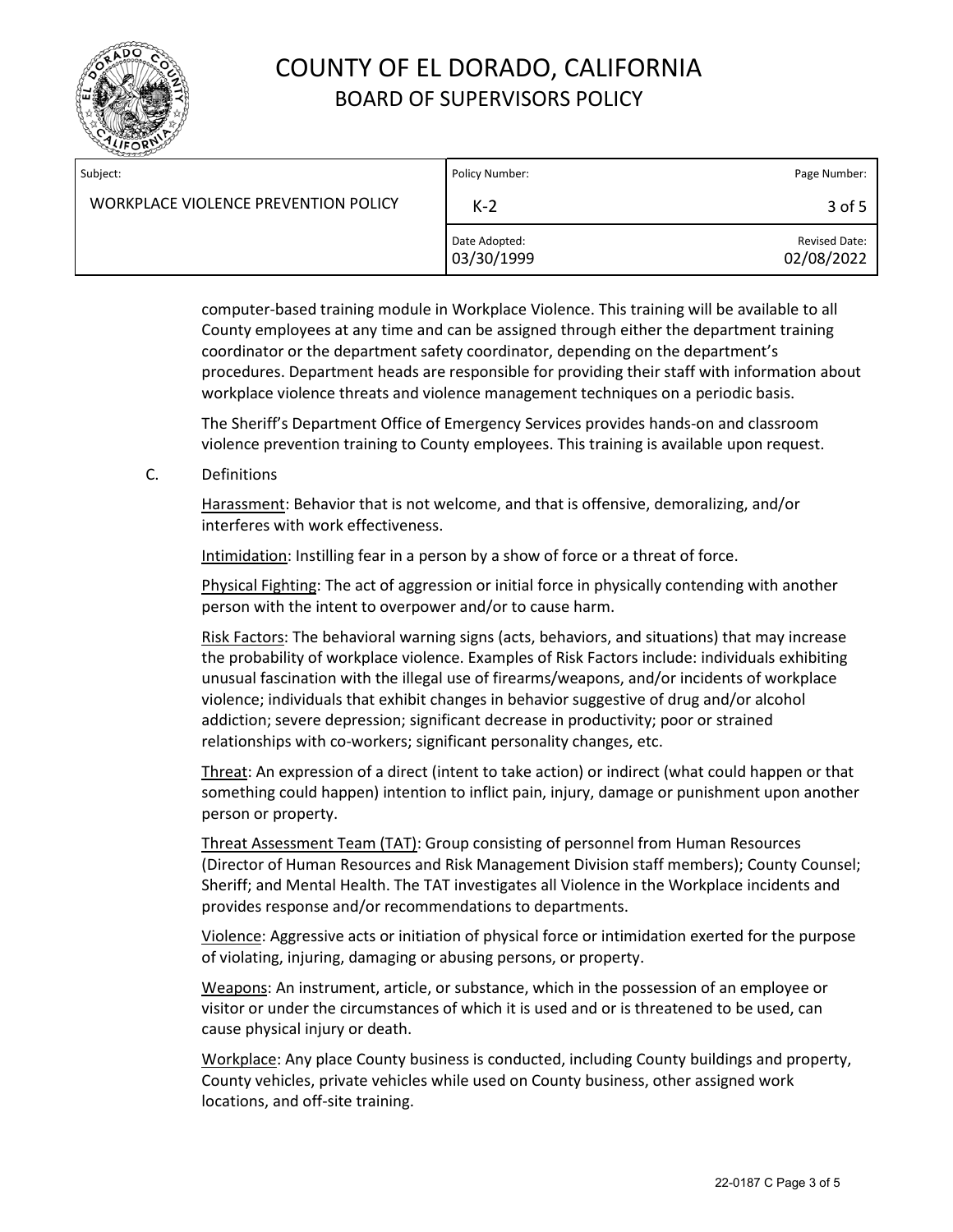

| Subject:                             | Policy Number:              | Page Number:                       |
|--------------------------------------|-----------------------------|------------------------------------|
| WORKPLACE VIOLENCE PREVENTION POLICY | $K-2$                       | 4 of 5                             |
|                                      | Date Adopted:<br>03/30/1999 | <b>Revised Date:</b><br>02/08/2022 |

### **III. PROCEDURE**

A. When a violent action or threat is brought to the attention of a department head, supervisor, manager, or departmental safety coordinator, an evaluation of the severity of the situation must be made immediately. If evacuation is necessary, proceed in accordance with the building emergency action plan. In the likelihood of imminent violence, employees must contact law enforcement immediately.

### **Emergency** – 911

**El Dorado County Sheriff** – Emergency 530-626-4911, Non-emergency 530-621-5655

**South Lake Tahoe Police Department** – Emergency 530-541-4060, Non-emergency 530-542- 6100

**Placerville Police Department** – Emergency 530-642-5280, Non-emergency 530-642-5298

**California Highway Patrol** – Emergency 911, Non-emergency 530-622-1110

- B. Early reporting of dangerous and potentially dangerous incidents will facilitate an effective investigation and response by the County in a timely manner. Towards this end, each employee must immediately report incidents of workplace violence through the Human Resources, Risk Management Division website. The employee who experiences the incident will submit the "Violence in the Workplace Employee Report" and the immediate supervisor will submit the "Violence in the Workplace Management Report". Employees are to provide as much information as possible to assist in the investigation and response. Supervisors and managers must prepare the report based on information from the reporting employee and/or personal observation. Once the forms aresubmitted, an immediate notification is sent to the TAT. The TAT then analyzes the information and either handles the threat directly through its members or submits recommended courses of actions for the department to take.
- C. In the event of an emergency situation that is not contained and/or actively threatens County employees, the County can communicate through several means to provide situational awareness and recommendations to all County employees. Active Directory Service (ADS) is the County's internal network that each employee becomes a member of upon logging into a County computer. A notification tool in ADS is capable of providing instant "pop-up" messages on all County computers that are members of the network. Additionally, County-wide notifications can be sent out through an EDC-ALL email address that broadcasts an email to all accounts ending in "@edcgov.us". Any County-wide broadcasts must be coordinated through County Information Technologies, and requests will originate from the department head, their designee, or any member of the TAT.
- D. The County considers all threats of violence or intimidation seriously. The County's TAT investigates all reports of actual or threatened violence, assesses the risks, and makes recommendations for action to the affected department.